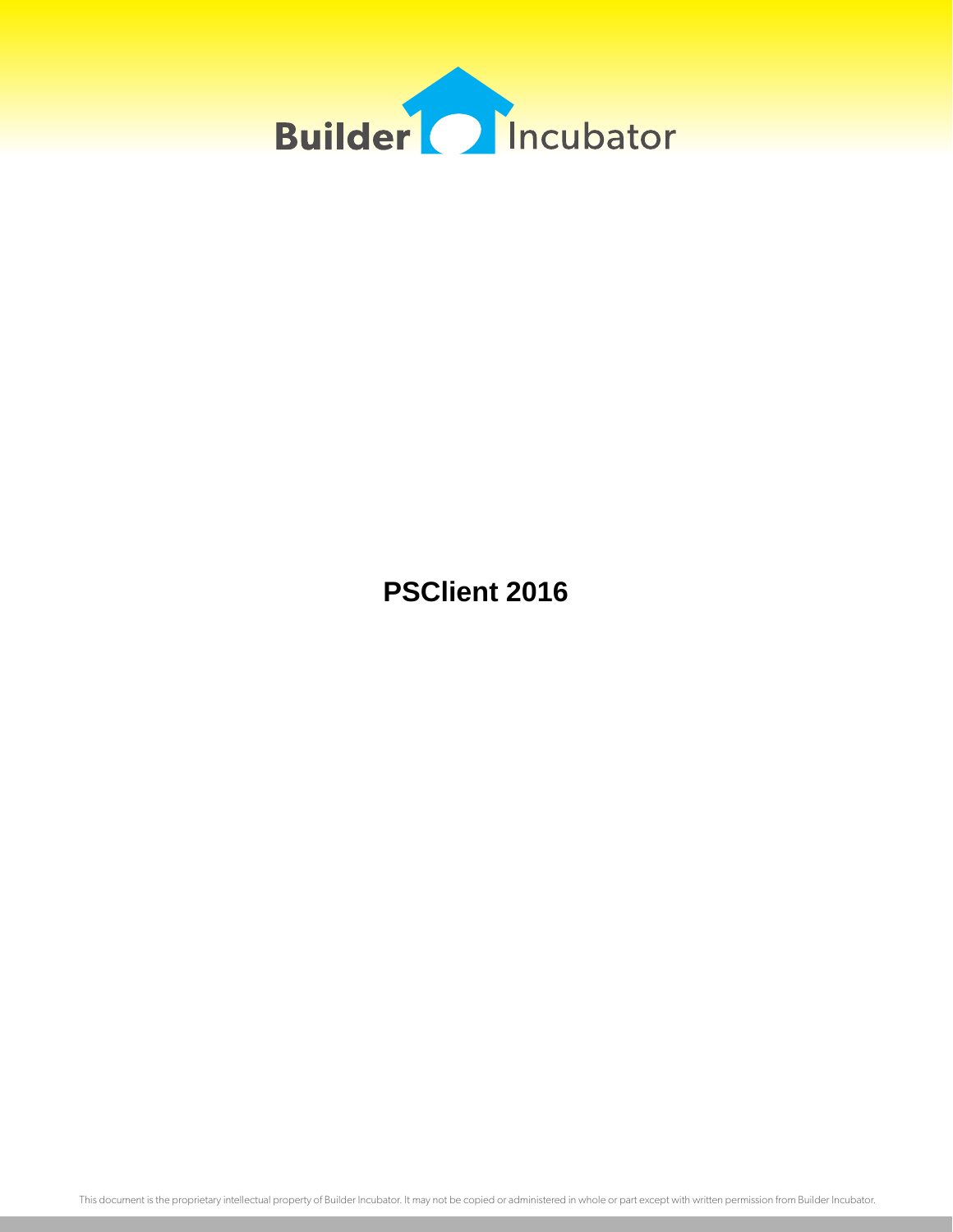## **File: User Security Report Enhancement**

Program(s): PSClient Software Report: 5018

File | User Maintenance | Report

Changed the report to show deleted users in a separate section titled "Users Marked Deleted" following active users.

# **ALL: New Pop-up Calendars**

Program(s): PSClient, Eclare, Gemini Software Report: 5050

Eclare: All Gemini: All PSClient: All

Updated pop-up calendar window features in all locations within all programs as follows:

- Displays previous and next month's dates as space permits.
- Clicking on a day within a Previous / Next month will move to and display that month's calendar.

- Double-clicking on a day within a Previous / Next month will select it and close the calendar.

- Keyboard Left, Right, Up, and Down arrows change the Day/Date focus.

- Shift Left / Right arrows will change the Month while Shift Up / Down arrows will change the Day (previous/next, respectively).

(previous/next

- The calendar will move backward or forward a month if the end of the display range is reached. This is primarly for mouse users who have a wheel which will change calendar Day values.

- Added a "Today" button which, when clicked on, will instantly reset the calendar to the current computer date.

# **Maintenance: Copy Lots**

Program(s): PSClient Software Report: 5060

Maintenance | Subdivision & Lots | Lot Inventory

Added an "Insert/Copy" button to the Lot Inventory browse list. To use, highlight the lot to be copied from and click on the Insert/

Before a new Lot Inventory record can actually be created from the existing highlighted record, PSClient will require information in the Lot # and Address fields to be changed. Also, if populated, the Job Number field must either be changed or blanked. Once required field data is updated, all the other fields in the highlighted record will simply be duplicated after clicking on OK to create the new Lot Inventory record.

# **All: Company Log in**

Program(s): PSClient, Eclare, Gemini Software Report: 5063

Changed the information window that appears if other users are active when the supervisor tries to log in. The window will now show a list of users in a browse list.

## **Maintenance and Scheduling: Add Subdivision & Gate Code Fields**

Program(s): PSClient Software Report: 5070 Maintenance | Subdivisions & Lots | Insert/Change Maintenance | Administrator | Tx Document Maintenance Scheduling | Daily ToDo's Report Scheduling | Trade Contractor Projection Report

Added two new fields to the Subdivisions and Lots window, "SID" (Subdivision ID) and "Entry Code":

- The "SID" is a maximum three character field used on the Trade Contractor Projection Report to indicate at which subdivision each subcontractor task is located. Only three character are used due to space limitations on the contractor report.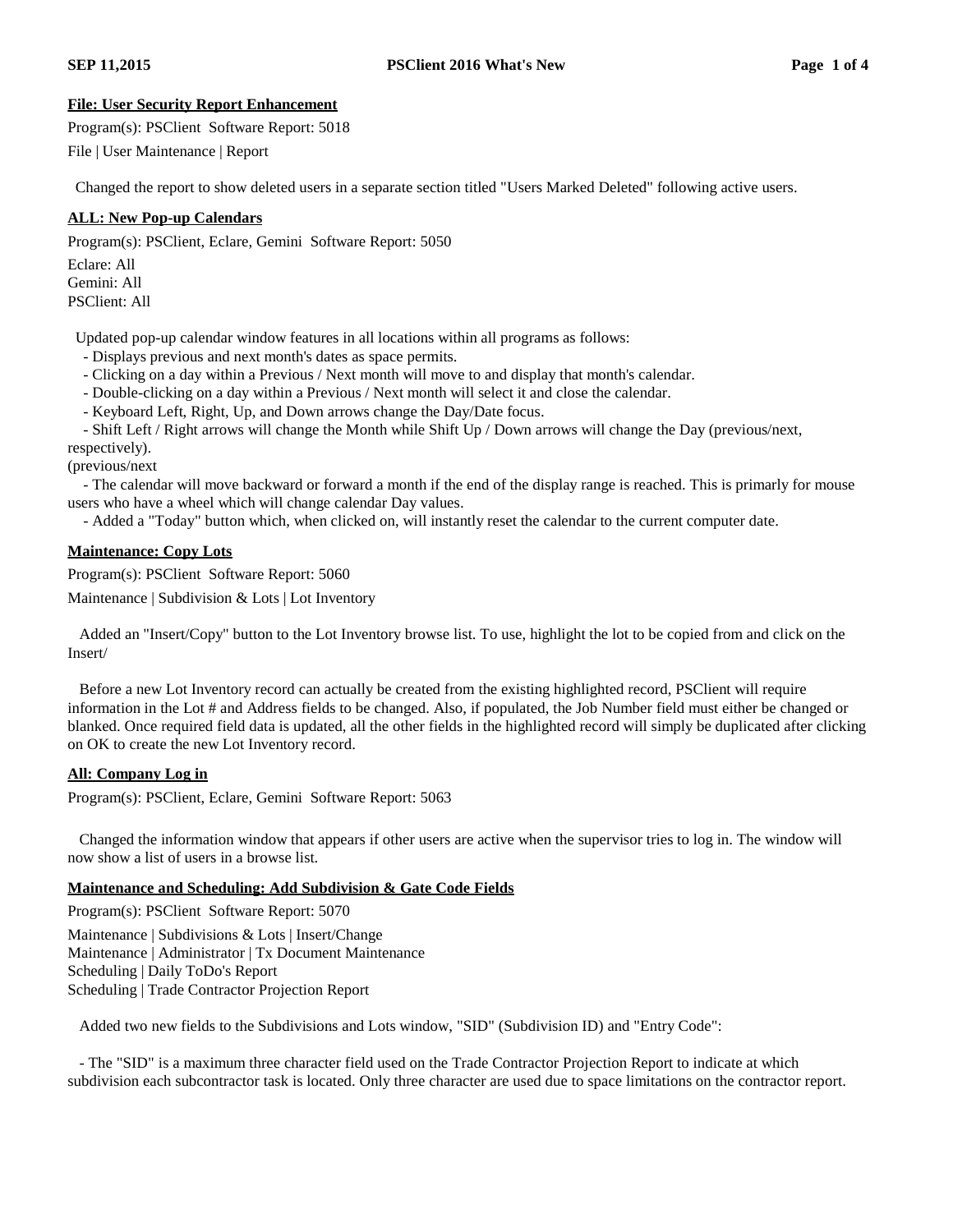#### **SEP 11,2015 PSClient 2016 What's New Page 2 of 4**

- The "Entry Code" is more commonly known as a 'gate code'. When entered, it prints out on the Daily ToDo's Report and the Trade Contractor Projection Report (commonly called the 'Subcontractor Calendar' Report) and provides the gate code to vendors needing access to the subdivision.

- "SID" and "Entry Code" are also available as tokens labeled "SubDivID" and "EntryCode", respectively, in the Tx Document Maintenance module. They are located on the new Insert | Insert Tokens | CONT (Contract) tab.

#### **Clients: Paycode Select Window Enhancement**

Program(s): PSClient Software Report: 5080

Clients | Insert/Change | Schedule | Insert/Change | Pay Code Scheduling | Maintenance | Master Schedules | Schedule | Insert/Change | Pay Code

Added Pay Code and Description tabs to the AP Paycode List browser window (accessed through the Pay Code field) as well as a search field for both tabs.

### **Reports: Options Reference Report Export Option**

Program(s): PSClient Software Report: 5083

Reports | Sales Analysis | Options Reference Report

Added a new "Export File" field to the Options Reference Report setup window. The export format is pre-defined and cannot be changed by the user - the user can only control file location and name. Usage requires the optional Spreadsheet Interface

Export fields are Client ID, Last Name, First Name, Retail Sold, Model, Subdivision, Lot #, Lot Address (actual address from the Client header), Contract Date (Signed Date), and Close Date (Final Closing date).

#### **Scheduling: Vendor Loading Report**

Program(s): PSClient Software Report: 5100 Scheduling | Reports | Vendor Loading Report

Added a new report that shows, by day, to which jobs or tasks a vendor is assigned. Up to a maximum of 9 periods can be output for one or more trades.

#### **Clients: Assign Lot Price**

Program(s): PSClient Software Report: 5101

Clients | Insert / Change / Transactions | Client Header | Contract | Save Contract Clients | Insert / Change / Transactions | Client Header | Contract | Print Contract

Changed the Save Contract option to automatically save any changes to the Client Header prior to and after the Save Contract option is selected. The change insures information changed by the user will be saved and clicking on the Cancel button back on the Client header edit window will not undo/delete those changes.

- Changed "Save Contract" & "Addendum" records to include Lot information. Please note that the ability to updated lot information such as Lot Number and Address depends on new information being saved through the "Save Contract" option.

- Assumes the Lot is the one currently selected (Assigned or Quoted) until a saved Original Contract or Addendum with lot information is found. Since Lot Information was not available in prior versions of the program, it may not be correct. The program starts by assuming the current lot is what has been used all along until a LOTID\$ is found.

- If the Lot is changed, even if the price is the same, the program will now automatically detect and create an addendum. Also, the "Before" and "After" Addendum contracts now work correctly in all modes including Original and Pending.

- The prompt window will now show the currently selected lot (number and address) in the model option section (only "Lot" was shown in prior versions).

Updated Print Contract to properly handle changes in lots and to use new lot information that is now available.

- When a lot is changed, it now shows as two lines, one for the old, negative dollar amount and another for the new lot with a positive amount. The net difference will equal the change in cost.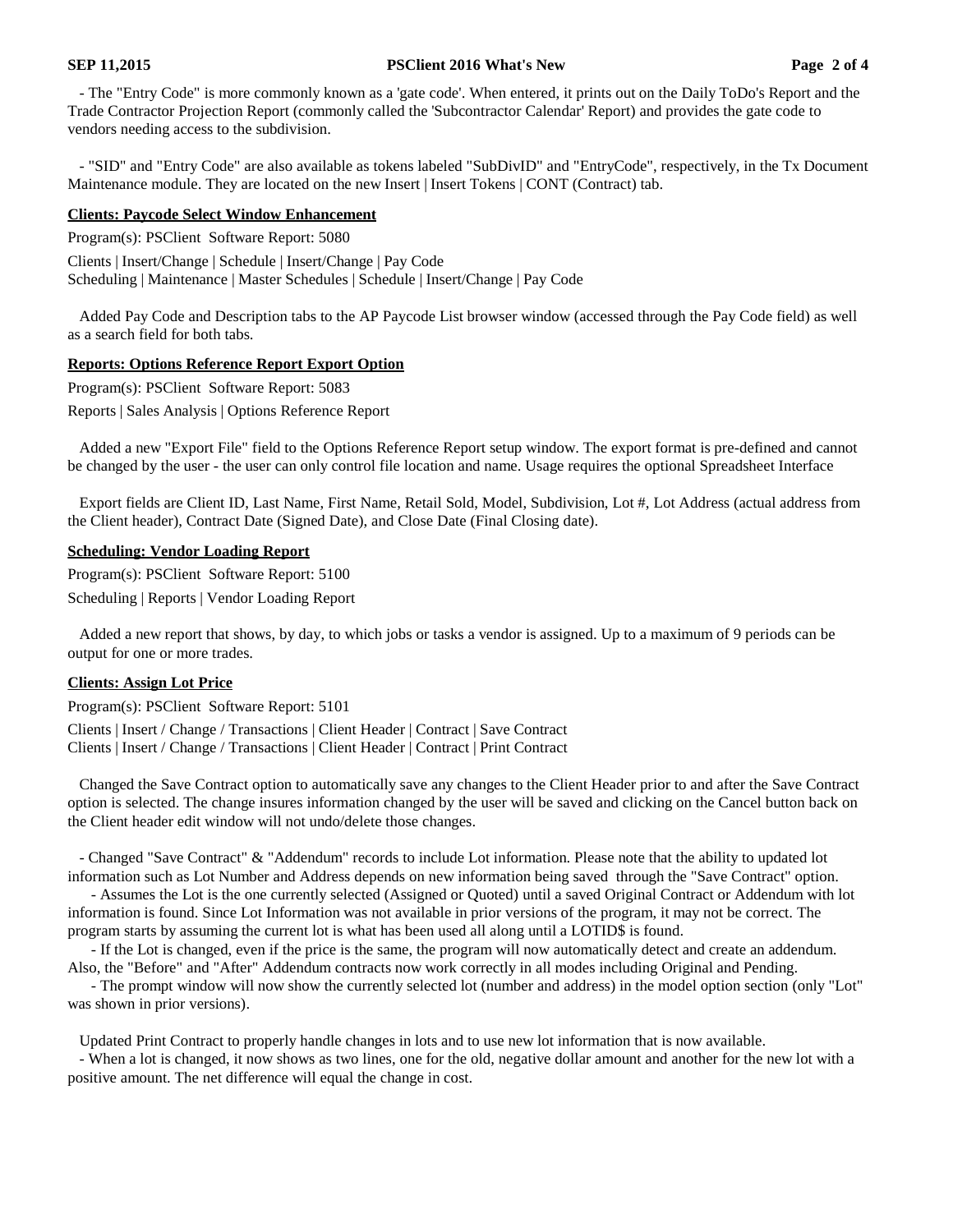Added new export tokens to deal with the above changes. They are located on the new Insert | Insert Tokens | CONT (Con

## **All Programs: TxText Editor**

Program(s): PSClient, Eclare, Gemini Software Report: 5106

Eclare and Gemini: File | TxText Maintenance PSClient: Maintenance | Administraor | Tx Document Maintenance

Updated the TxText Editor "Insert Token" option menu. A new "tabbed" browser menu consolidates tokens into Source groups and makes searching for a given token much easier.

Source group token lists can, effectively, be further reduced by entering text into a new "Search" field and tabbing off, leaving only those tokens that contain matching text in either the "Token" or "Description" columns.

### **ALL: Removed "Send to Google" Backup Functionality**

Program(s): PSClient, Eclare, Gemini Software Report: 5108 Eclare: File | Backup Data File | Supervisor | Program Setup File | Supervisor | Restore Data Gemini, PSClient: File | Backup Company Data File | Supervisor | Configuration File | Supervisor | Restore Company Data

Removed all Google (TM)\* related configuration, backup, and restore functionality from all our programs. Google has changed their authentication interface and it will no longer accept the authentication process used in our programs.

There is a "work-around". Users can download Google's Google Drive (TM)\* online storage service application and set up a folder to be synchronized for file upload to "the cloud". Users can then make a backup through their Prosoft program's backup function and save it in the synchronized folder. The Google Drive application will automatically upload/save it to the cloud.

If you need assistance downloading/setting up Google Drive, please access setup information on Google's web site through your internet browser or contact your network or other computer professional for assistance.

\* © 2015 Google Inc. All rights reserved. Google and Google Drive are trademarks of Google Inc.

## **ALL: User Defined Backup Locations**

Program(s): PSClient, Eclare, Gemini Software Report: 5109 Eclare: File | Backup Data File | Supervisor | Restore Data Gemini, PSClient: File | Backup Company Data File | Supervisor | Restore Company Data

Added a new "Predefined Locations" drop-down menu option to the Backup Company Data window. A new "Define" button to the right of the new field allows users to predefine up to five separate backup locations for subsequent selection when creating a backup. When the "Define" button is selected, a new "Backup Data Setup" window will appear.

- "Insert" allows the user to create and define a new backup location. New backup locations consist of two fields:

- A forty character "Location" field allows the user to enter a freestyle backup description (for example, 'Weekly Backup', "My Drive C Backup", and so on).

- The user can either type in the location where the backup is to be saved in the "Folder" field or can click on the ellipsis box to the right of the field and navigate to and save the drive/folder in which the backup is to be saved.

- "Edit" allows the user to change an existing backup Location description or drive/folder.

- "Delete" allows a predefined location to be deleted.

- The backup location in the first line at the top of the list of backup locations is the 'default' backup location and is the one that will appear when the File | Backup... option is selected. Up and Down arrow boxes allow the user to move a given backup location up or down in the list of backup locations to specify the default backup location.